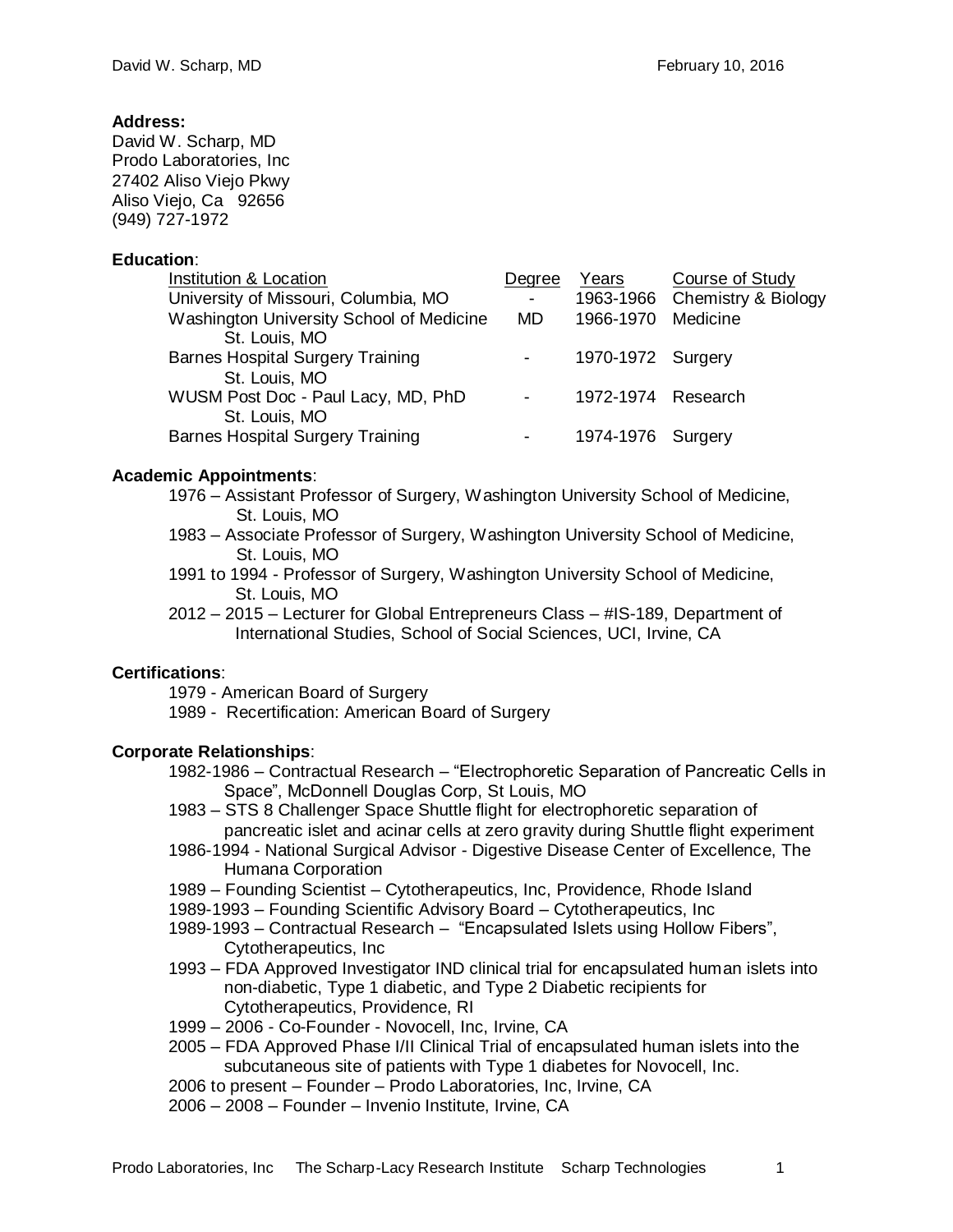- 2008 to Present Founder The Scharp-Lacy Research Institute, Irvine, CA formerly Invenio Institute
- 2007 to 2012 Consultant Beta  $O_2$ , Tel Aviv, Israel
- 2008 2009 Scientific Advisory Board Micro-Islet, Inc, San Diego, CA
- 2008 to 2011– Scientific Advisory Board Pan-Medics, Costa Mesa, CA
- 2010 2011 Acting Chief Medical Officer Pan-Medics, Costa Mesa, CA
- 2010 to Present Founder Scharp Technologies, Irvine, CA
- 2011 to 2015 Consultant Betalogics, Inc, Division of Johnson & Johnson
- 2012 to 2014 Consultant Didimi, Inc,, San Francisco, CA
- 2013 to Present Senior Advisor to International Pancreas & Islet Transplantation **Association**
- 2013 to Present Advisor to JDRF Encapsulation Consortium
- 2015 to Present Advisor to TransCelerate Advisory Committee for Encapsulated Islets

# **Corporate Appointments**:

- 1994-1999 Executive Vice President, Chief Scientific Officer, Chief Medical Officer Neocrin Co., Irvine, CA
- 1999 2004 Executive Vice President, Chief Scientific Officer, Chief Medical Officer, Novocell, Inc., Irvine, CA
- 2004 2006 Executive Vice President, Chief Scientific Officer, Chief Medical Officer, Novocell, Inc., Irvine, CA – Post Merger with Cythera, Inc
- 2006 2008 Chief Executive Officer & President Invenio Institute, Irvine, Ca
- 2006 to Present Chief Executive Officer & President Prodo Laboratories, Inc, Irvine, CA
- 2008 to Present Chief Executive Officer & President The Scharp-Lacy Research Institute, Irvine, CA (formerly Invenio Institute)
- 2010 to Present Chairman of the Board Scharp Technologies, Irvine, CA

# **Honors & Awards**:

- 1962-1963 President of the State of Illinois High Schools Student Council, Eureka, IL
- 1967-1970 President of Medical Student Class of 1970, Washington University School of Medicine, St. Louis, MO
- 1977-1982 Recipient, NIH Research Career Development Award, Department of Surgery, Washington University School of Medicine
- 1980-1995 Site Visit Team Member, NIDDK of the NIH
- 1982-1994 Continuous NIH Grant Support through Series of NIH Grant Awards
- 1982 Elected as Fellow American College of Surgery
- 1985-1989 Member, NIH Surgery, Anesthesiology, and Trauma (SAT) Study Section
- 1985-1989 Reserve Member, NIH SAT Study Section
- 1988 Elected Faculty Member, Alpha Omega Alpha Washington University School of Medicine Chapter
- 1990 Outstanding Professional Employee, Federal Employee of the Year Award, St. Louis Veterans Hospital
- 1990 The Huddinge Hospital Transplant Lectureship Annual Meeting of the Swedish Society for Medical Science, Stockholm, Sweden
- 1992-1994 Member, Juvenile Diabetes Research Foundation Grant Reviewer
- 1992 Council Member Cell Transplantation Society
- 1993 Council Member International Pancreas & Islet Transplantation Association
- 1994 **-** Elected to Membership of the American Surgical Society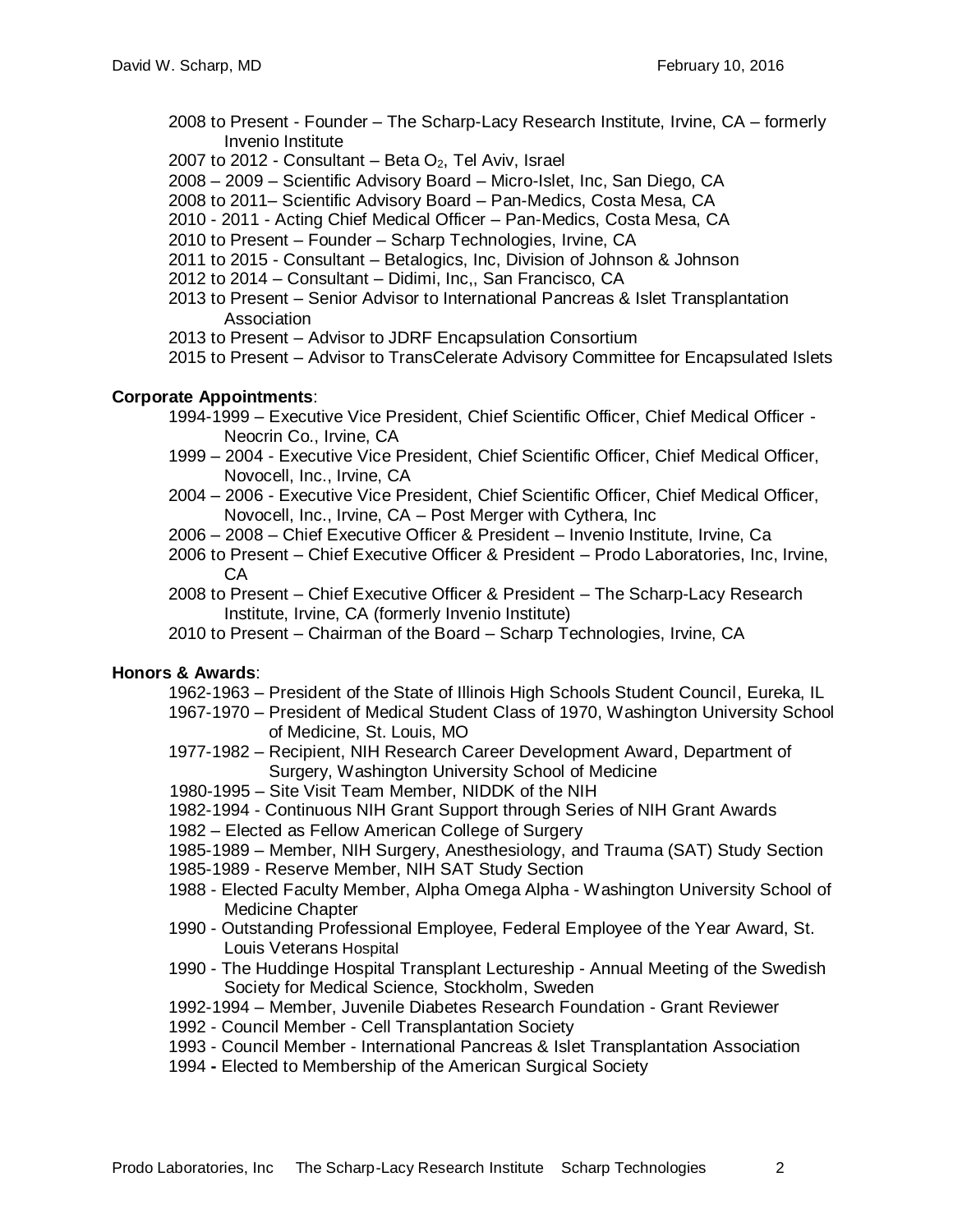- 2010 David Scharp, PI, *Human Islets for Research & Distribution*, Prodo Laboratories, Inc. Award #20-5534494, National Institutes of Health & Internal Revenue Service, Qualifying Therapeutic Discovery Grant
- 2010 David Scharp, PI, *Human Islet Expansion*, Prodo Laboratories, Inc. Award #20-5534495, National Institutes of Health & Internal Revenue Service, Qualifying Therapeutic Discovery Grant
- 2011 David Scharp, PI, *Novel Thermal Reversible Polymer (TRG) for Human Islet Encapsulation and Implantation.* SBIR & NIDDK, NIH Phase I Grant #1R43DK093333-01 - 09/27/2011 – 08/31/2012 Prodo Laboratories, Inc

# **Memberships in Societies** (Former & Current):

American College of Surgeons American Diabetes Association American Federation of Clinical Research American Pancreatic Association American Society for Artificial Internal Organs American Surgical Association Association for Academic Surgery Society of University Surgeons Tissue Culture Association American Society of Transplant Surgeons The Cell Transplantation Society International Pancreas & Islet Transplantation Association

#### **Patents:**

#### **Issued:**

- 1989 USPTO #4,868,121 "Islet Isolation Process" Scharp, D.W., Lacy, P.E., Finke, E.H., Poteat, J.
- 1992 USPTO #5,079,160 (1992) "Method to Isolate Clusters of Cell Sub-Types from Organs" Lacy, P.E., Scharp, D.W., Ricordi, C.
- 1994 USPTO #5,322,790 (1994) "Islet Isolation Process" Scharp, D.W., Lacy, P.E., Finke, E.H., Poteat, T.J.
- 1998 USPTO #5,798,113 "Implantable Biocompatible Immunoisolatory Vehicle for Delivery of Selected Therapeutic Products" Dionne, K.E., Emerich, D.F., Hoffman, D., Sanberg, P.R., Christenson, L., Hegre, O.D., Scharp, D.W., Lacy, P.E., Aeblscher, P., Vasconcellos, A.V., Lysaght, M.J., Gentile, F.T.
- 1998 USPTO #5,800,828 "Implantable Biocompatible Immunoisolatory Vehicle for Delivery of Selected Therapeutic Products" Dionne, K.E., Emerich, D.F., Hoffman, D., Sanberg, P.R., Christenson, L., Hegre, O.D., Scharp, D.W., Lacy, P.E., Aeblscher, P.,Vasconcellos, A.V., Lysaght, M.J., Gentile, F.T.
- 1998 USPTO #5,800,829 "Methods for Coextruding Immunoisolatory Implantable Vehicles with a Biocompatible Jacket and a Biocompatible Matrix Core" Dionne, K.E., Emerich, D.F., Hoffman, D., Sanberg, P.R., Christenson, L., Hegre, O.D., Scharp, D.W., Lacy, P.E., Aeblscher, P., Vasconcellos, A.V., Lysaght, M.J., Gentile, F.T.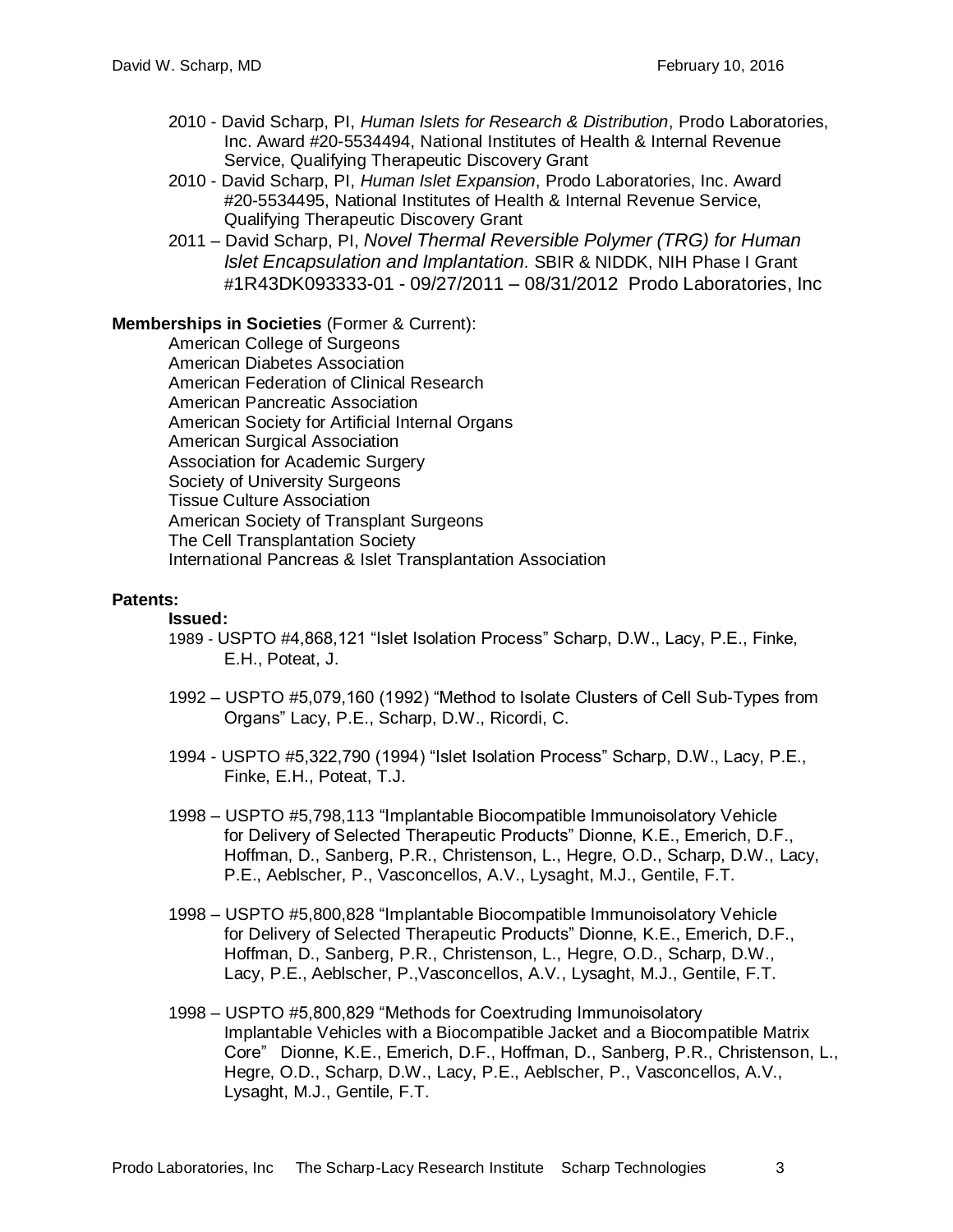- 1999 USPTO #5,869,077 "Methods for Treating Diabetes by Delivering Insulin from Biocompatible Cell Containing Devices" Dionne, K.E., Emerich, D.F., Hoffman, D., Sanberg, P.R., Christenson, L., Hegre, O.D., Scharp, D.W., Lacy, P.E., Aeblscher, P., Vasconcellos, A.V., Lysaght, M.J., Gentile, F.T.
- 1999 USPTO #5,871,767 "Methods for Treatment or Prevention of Neurodegenerative Conditions Using Immunoisolatory Implantable Vehicles with a Biocompatible Jacket and a Biocompatible Matrix Core" Dionne, K.E., Emerich, D.F., Hoffman, D., Sanberg, P.R., Christenson, L., Hegre, O.D., Scharp, D.W., Lacy, P.E., Aeblscher, P., Vasconcellos, A.V., Lysaght, M.J., Gentile, F.T.
- 1999 USPTO #5,874,099 "Methods for Making Immunoisolatory Implantable Vehicles with a Biocompatible Jacket and a Biocompatible Matrix Core" Dionne, K.E., Emerich, D.F., Hoffman, D., Sanberg, P.R., Christenson, L., Hegre, O.D., Scharp, D.W., Lacy, P.E., Aeblscher, P., Vasconcellos, A.V., Lysaght, M.J., Gentile, F.T.
- 1999 USPTO #5,916,554 "Use of Pouch for Implantation of Living Cells" Dionne, K.E., Scharp. D.W.
- 2000 USPTO #6,083,523 "Implantable biocompatible immunoisolatory vehicle for the delivery of selected therapeutic products" Dionne, K, Emerich,D, Hoffman, D, Sanberg, P, Christenson, L, Hegre, O, Scharp, D, Lacy, P, Aebischer, P, Vasconcello, A, Lysaght,M, Gentile, F.
- 2001 USPTO #6,322,804 "Implantable biocompatible immunoisolatory vehicle for the delivery of selected therapeutic products" Dionne, K, Emerich,D, Hoffman, D, Sanberg, P, Christenson, L, Hegre, O, Scharp, D, Lacy, P, Aebischer, P, Vasconcello, A, Lysaght,M, Gentile, F.
- 2005 USPTO #6,960,351 "Implantable biocompatible immunoisolatory vehicle for delivery of selected therapeutic products" Dionne, K, Emerich,D, Hoffman, D, Sanberg, P, Christenson, L, Hegre, O, Scharp, D, Lacy, P, Aebischer, P, Vasconcello, A, Lysaght,M, Gentile, F.
- 2008 USPTO #7,427,415 "Implantation of Encapsulated Biological Materials for Treating Diseases" Scharp, DW, Latta, P, Yue, C, Yu, X, Hubbell,J.

#### **Patent Applications:**

- 1. USPTO #13/843,034 "Composition of Cells Media, and Methods Thereof", David W. Scharp, MD, Scharp Technologies, March 15, 2013.
- 2. USPTO #PCT/US2013/035329 "Compositions and Methods for Tissue Storage" David W. Scharp, MD, Prodo Laboratories, Inc, April 4, 2013
- 3. USPTO #PCT/US2014/028884 "Compositions of Cells, Media and Methods Thereof," David W. Scharp, MD, Scharp Technologies, March 14, 2014.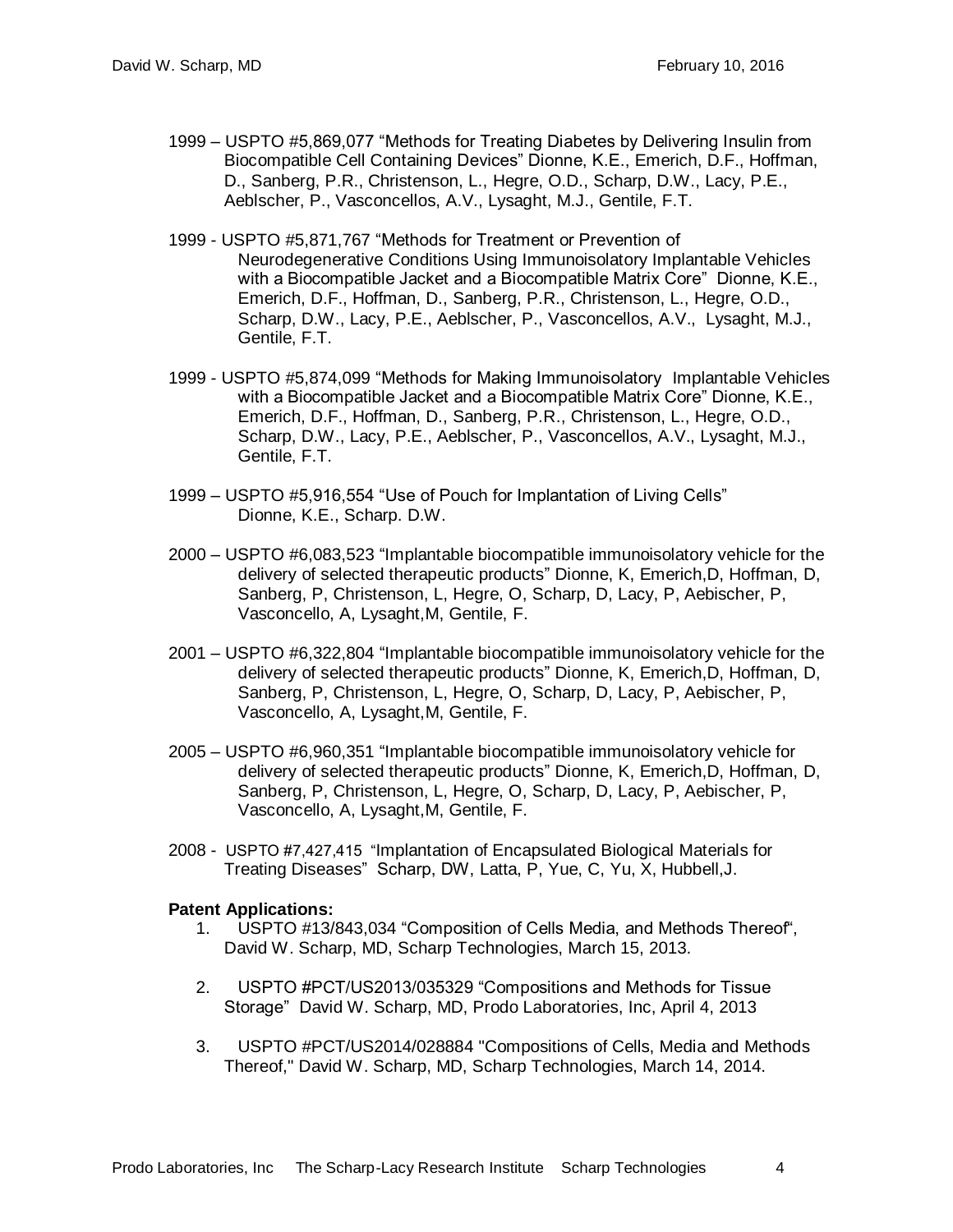- 4. USPTO #14/390,563 "Novel Enhanced Compositions and Methods for Tissue Storage," David W. Scharp, MD, October 3, 2014
- 5. USPTO #14/052,003 "Systems, Processes, Methods and Machines for Transforming Image Data into Sizing and Volume Measurements for Tissue," Roy McCord, October 11, 2013 (Assigned to Prodo Labs)
- 6. USPTO #61/949,147 "Novel Enhanced Coating for Cells, Reagents and Methods," David W. Scharp, MD and Alexander Gorkovenko, March 6, 2014.

# **Recent Peer Reviewed Publications & Presentations:**

# **Abstracts :**

# **IPITA 2013 Meeting, Carmel, CA – Sept 25-27, 2013**

- 1. "Human Islets in Minimal Volume Capsules Utilizing a Novel Glucose Polymer", Alex Gorkovenko, David Scharp, Gowri Arulmoli, Peyman Taeidi, Eva Albert, Hannah Sunshine, Cory Kucera, Alina Avakian, Daniel McRaney, David Bondurant, Brian Haight, Mike Magaldi
- 2. **"**Survival and Function of Human Islets Cultured for 4 Weeks Post-Processing David Scharp, Gowri Arulmoli, Peyman Taeidi, Eva Albert, Alina Avakian, Hannah Sunshine, Cory Kucera, Daniel McRaney, David Bondurant, Brian Haight, Mike Magaldi
- 3. **"***In vitro* Islet Function of Isolated Human Islets from Type 2 Diabetic Donors" David Scharp, Gowri Arulmoli, Peyman Taeidi, Eva Albert, Cory Kucera, Hannah Sunshine, Alina Avakian, Daniel McRaney, David Boundurant, Brian Haight, Mike Magaldi
- 4. **"**Critical Donor and Processing Variables for Quality Human Islet Recovery" David Scharp, Gowri Arulmoli, Alina Avakian, Peyman Taeidi, Eva Albert, Cory Kucera, Hannah Sunshine, Daniel McRaney, David Bondurant, Brian Haight, Mike Magaldi
- 5. "The Use of Novel Decalin Beads During Collection for Human Islet Preservation and Function**"** David Scharp, Gowri Arulmoli, Hannah Sunshine, Peyman Taeidi, Eva Albert, Alina Avakian, Cory Kucera, Daniel McRaney, David Bondurant, Brian Haight, Mike Magaldi
- **6. "**Multi-Analysis of Islet Culture Variables for Human Islet Culture Optimization" David Scharp, Gowri Arulmoli, Eva Albert, Cory Kucera, Hannah Sunshine, Alina Avakian, Peyman Taeidi, Daniel McRaney, David Bondurant, Brian Haight, Mike Magaldi

### **IPITA 2015 Meeting, Melbourne - November, 2015**

**1.** Advances in Human Islet Processing Towards Stable and Predictable Outcomes" David Scharp, Gowri Arulmoli. Hannah Sunshine

#### **Recently Published Articles:**

David W. Scharp, MD & Piero Marchetti, MD, PhD "Encapsulated Islets for Diabetes Therapy: History, Current Progress, and Critical Issues Requiring Solution" Advanced Drug Delivery Reviews, 67-68: 35-73, August, 2013.

Tamaki, S., Nye, C., Slorach, E., Scharp, D., Blau, H.M., Whiteley, P., Pomerantz, J.H. – "Simultaneous silencing of multiple RB and p53 pathway members induces cell cycle reentry in intact human pancreatic islets." BMC Biotechnology 14:86, 2014.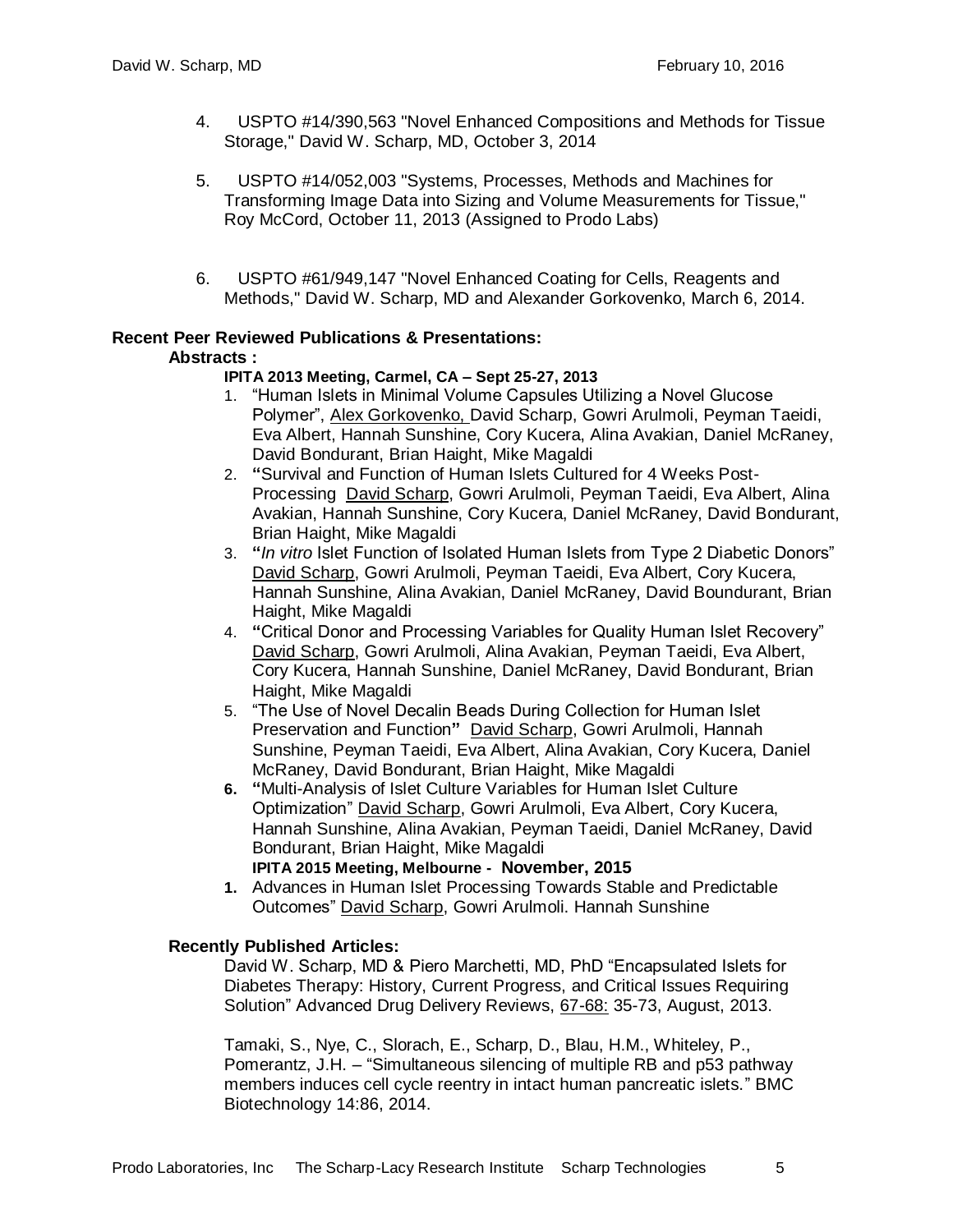**Submitted Articles:**

Scharp, D.W., Stabler, C., Matsumoto, S., Ludwig, B., Markmann, J.- Islet Encapsulation – An ongoing development challenge. Transplantation, 2014.

# Report from IPITA-TTS Opinion Leaders Meeting on the Future of b-Cell Replacement

Stephen T. Bartlett, MD,<sup>1</sup> James F. Markmann, MD,  $PhD$ ,<sup>2</sup>Paul Johnson, MD,<sup>3</sup>Olle Korsgren, MD, $4$ Bernhard J. Hering, MD, $5$ David Scharp, MD, $6,7$ Thomas W.H. Kay, MD,<sup>8</sup> Jonathan Bromberg, MD, PhD,<sup>2</sup> Jon S. Odorico, MD, PhD,<sup>9</sup> Gordon C. Weir,  $MD, ^{10}$ Nancy Bridges, MD,  $^{11}$ Raja Kandaswamy, MD,  $^{5}$ nPeter Stock, MD, PhD,  $^{12}$ Peter Friend, MD,<sup>3</sup> Mitsukazu Gotoh, MD,<sup>13</sup> David K.C. Cooper, MD,<sup>14</sup> Chung-Gyu Park,  $MD<sub>15</sub><sup>15</sup> Philip O'Connell, MD<sub>16</sub><sup>16</sup> Cherie Stabler, PhD<sub>17</sub><sup>17</sup> Shinichi Matsumoto, MD<sub>18</sub>$ Barbara Ludwig, MD,<sup>19</sup> Pratik Choudhary, MD,<sup>20</sup> Boris Kovatchev, MD,<sup>21</sup> Michael R. Rickels, MD,<sup>22</sup> Megan Sykes, PhD,<sup>23</sup> Kathryn Wood, MD, PhD,<sup>3</sup> Kristy Kraemer, MD,<sup>24</sup> Albert Hwa, PhD,  $^{25}$  Edward Stanley, MD,  $^{26,27}$  Camillo Ricordi, MD,  $^{17}$  Mark Zimmerman, MD, $^{28}$  Julia Greenstein, PhD, $^{29}$  Eduard Montanya, MD, $^{30}$  and Timo Otonkoski, MD<sup>31</sup>

> Scharp, D.W., Arulmoli, J., Sunshine, H., "Advances in Human Islet Processing towards Stable Manufacturing Resulting in Predictable Islet Outcomes." Plos One, 2015, submitted.

# **Publications :**

# **Peer Reviewed Articles :**

- 1. Merrick, A.W., Scharp, D.W. Electroencephalography of resting behavior in cattle, with observations on the question of sleep, Am. J. Vet. Res., 32:1893-1897, 1971
- 2. Knight, M.J., Scharp, D.W., Kemp, C.B., Ballinger, W.F., Lacy, P.E. Effects of cold storage on the function of isolated pancreatic islets, Cryobiology, 10:89-90, 1973
- 3. Kemp, C.B., Scharp, D.W., Knight, M.J., Ballinger, W.F., Lacy, P.E. Importance of implantation site of pancreatic islet isografts in treatment of experimental diabetes, Surgical Forum 24:297-299, 1973
- 4. Kemp, C.B., Knight, M.J., Scharp, D.W., Lacy, P.E., Ballinger, W.F. Transplantation of isolated pancreatic islets into the portal vein of diabetic rats, Nature 244:447, 1973
- 5. Scharp, D.W., Kemp, C.B., Knight, M.J., Ballinger, W.F., Lacy, P.E. The use of Ficoll in the preparation of viable islets of Langerhans from the rat pancreas, Transplantation 16:686-689, 1973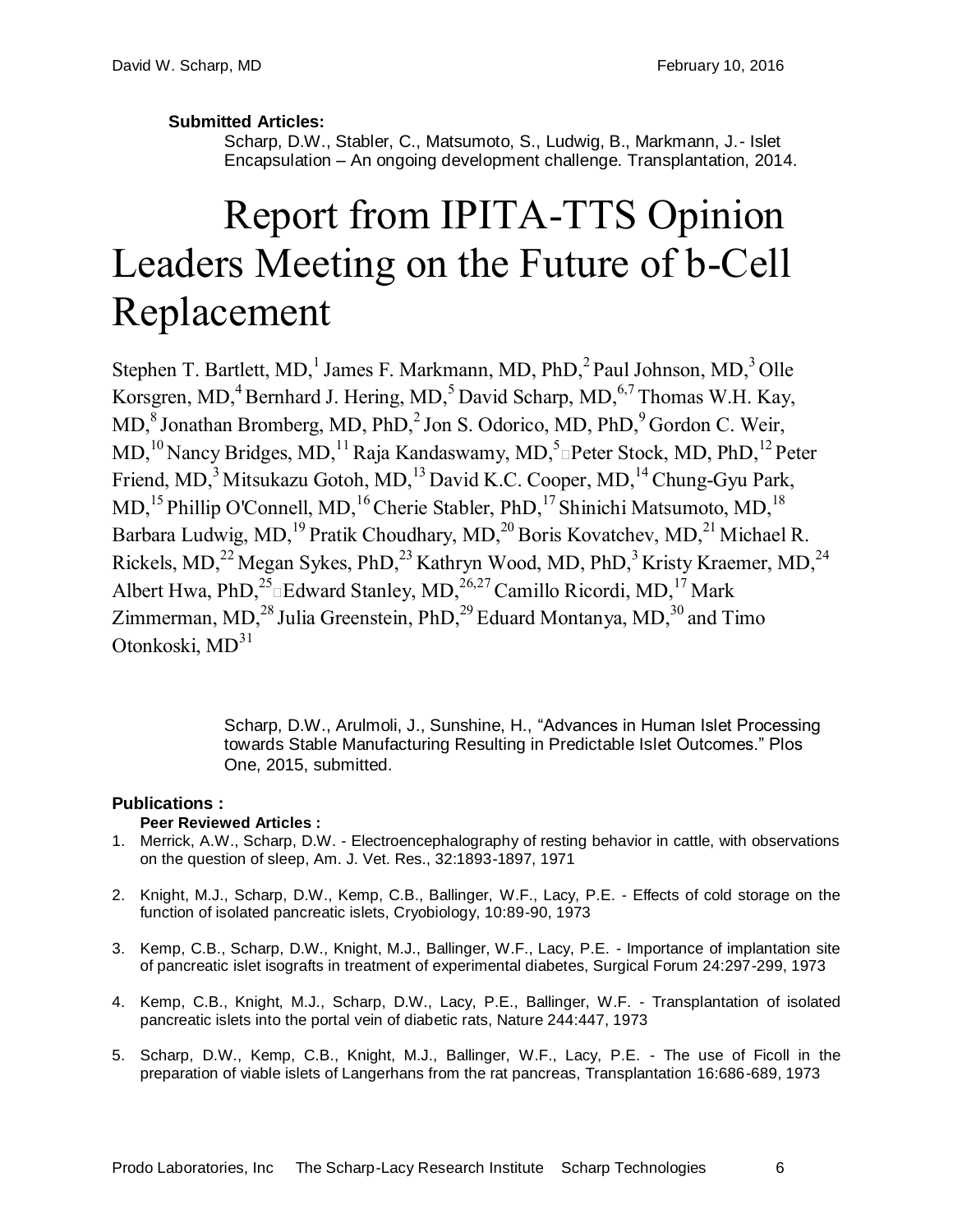- 6. Kemp, C.B., Knight, M.J., Scharp, D.W., Ballinger, W.F., Lacy, P.E. Effect of transplantation site on the results of pancreatic islet isografts in diabetic rats, Diabetologia 9:489-491, 1973
- 7. Scharp, D.W., Murphy, J.J., Newton, W.T., Ballinger, W.F., Lacy, P.E. Transplantation of islets of Langerhans in diabetic Rhesus monkeys, Surgery 77:100-105, 1975
- 8. Scharp, D.W., Murphy, J.J., Newton, W.T., Ballinger, W.F., Lacy, P.E. Application of an improved isolation technique for islet transplantation in primates and rats, Transplant. Proc. 6(1):739-741, 1975
- 9. Feldman, S., Hirshberg, G., Dodi, G., Raizman, M., Scharp, D., Ballinger, W., Lacy, P.E. Intrasplenic islet isografts, Surgery 82:386-394, 1977
- 10. Karl, R.C., Scharp, D.W., Ballinger, W.F., Lacy, P.E. Transplantation of insulin-secreting tissues, J British Society Gastroenterology - GUT 18:1062-1072, 1977
- 11. Griffith, R.C., Scharp, D.W., Hartman, B.K., Ballinger, W.F., Lacy, P.E. A morphologic study of intrahepatic portal vein islet isografts, Diabetes 26:201-214, 1977
- 12. Feldman, S., Scharp, D., Hirshberg, G., Dodi, G., Ballinger, W., Lacy, P.E. Streptozotocin-induced liver tumors, Transplantation 24:152-154, 1977
- 13. Feldman, S., Dodi, G., Haid, K., Scharp, D., Ballinger, W., Lacy, P.E. Artificial hybrid pancreas, Surgical Forum 28:439-441, 1977
- 14. Scharp, D.W., Merrell, R.C., Feldman, S.D., Downing, R., Lacy P,E., Ballinger, W. The use of gyrotational culture for the preservation of isolated islets, Surgical Forum 29:100-102, 1978
- 15. Krupin, T., Waltman, S.R., Scharp, D.W., Oestrich, G., Feldman, S.D., Becker, D., Ballinger, W.F., Lacy, P.E. - Ocular fluorophotometry in experimental diabetes mellitus: The effect of pancreatic islet isografts, Investigative Ophthalmology & Visual Science 18:1185-190, 1979
- 16. Downing, R., Scharp, D.W., Ballinger, W.F. An improved technique for the isolation and identification of mammalian islets of Langerhans, Transplantation 29:79-83, 1980
- 17. Lacy, P.E., Davie, J.M., Finke, E.H., Scharp, D.W. Prolongation of islet allograft survival, Transplantation 27:171-174, 1979
- 18. Scharp, D.W., Downing, R., Merrell, R.C., Grieder, M. Isolating the elusive islet, Diabetes 29(1):19- 30, 1980
- 19. Downing, R., Scharp, D.W., Merrell, R.C., Grieder, M., Ballinger, W.F. Venous versus ductal distension of the dog pancreas for isolation of islets, Surgical Forum 30:422-424, 1979
- 20. Merrell, R.C., Scharp, D.W., Gingerich, R., Feldmeier, M.M., Grieder, M., Downing, R. New approaches to the separation of islet cells, Surgical Forum 30:303-305, 1979
- 21. Feldman, S.D., Scharp, D.W., Lacy, P.E., Ballinger, W.F. Fetal pancreas isografts, cultured and uncultured, to reverse streptozotocin induced diabetes mellitus, J. Surgical Research 29:309-318, 1980
- 22. Grieder, M.H., Gingerich, R.L., Scharp, D.W. In Vitro studies of canine pseudo-islets. UCLA Symposium - Cellular Basis of Chemical Messengers in the Digestive System", Los Angeles, January 16-18, 1980
- 23. Silberberg, R., Scharp, D.W., Lesker, P.A. Biochemical studies of bone from diabetic rats and rats bearing transplanted pancreatic islets, Experimental Cell Biology 49:61-67, 1981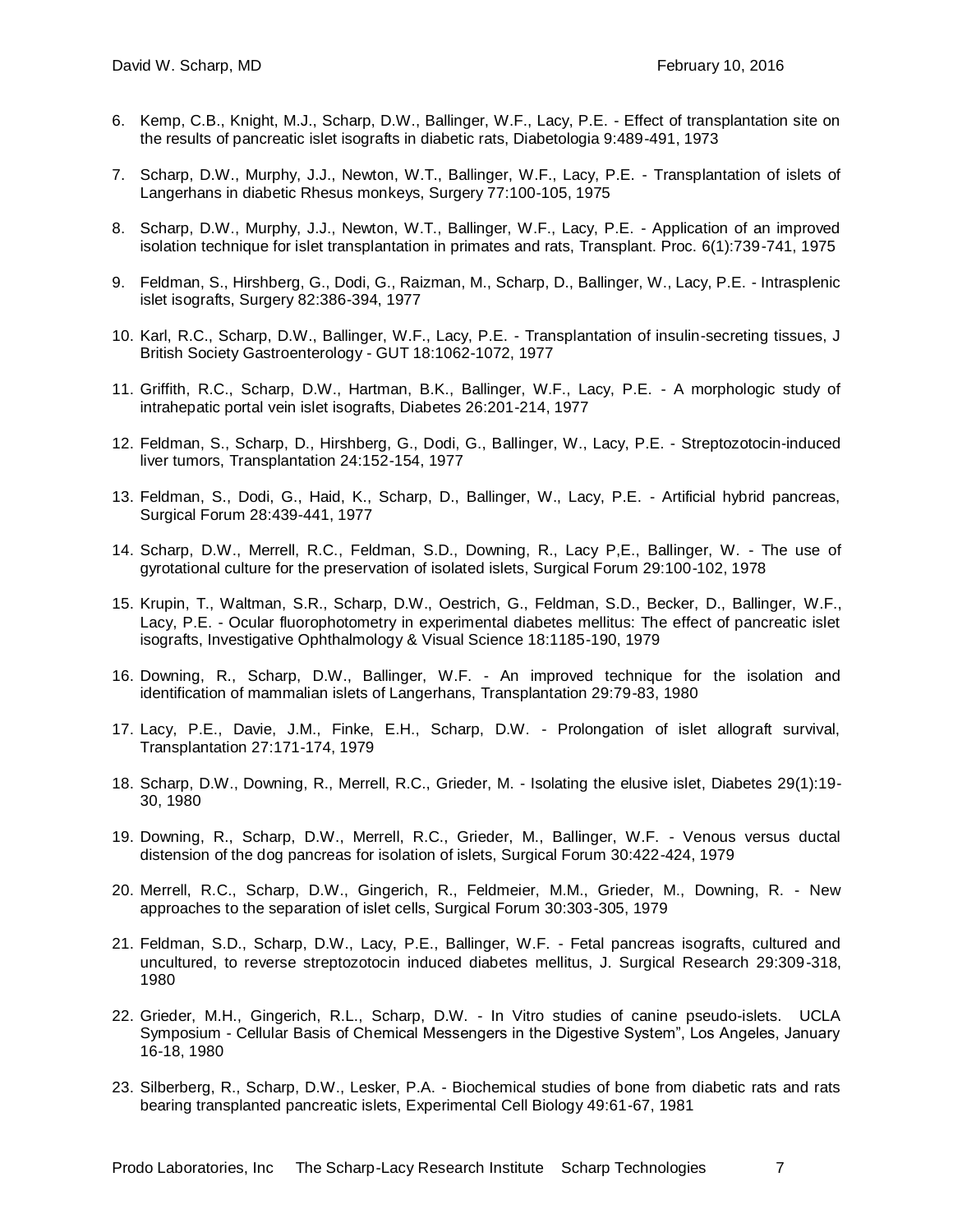- 24. Rajotte, R.V., Scharp, D.W., Downing, R., Preston, R., Molnar, G.D., Ballinger, W.F. Pancreatic islet banking: the transplantation of frozen-thawed rat islets transported between Centers, Cryobiology 18:357-369, 1981
- 25. Britt, L.D., Scharp, D.W. Formation of pseudo-islets from neonatal pig pancreas, Surgical Forum 31:354-356, 1980
- 26. Britt, L.D., Stojeba, P.C., Scharp, C.R., Grieder, M.H., Scharp, D.W. Neonatal pig pseudo-islets: A product of selective aggregation, Diabetes 30:580-583, 1981
- 27. Britt, L.D., Scharp, D.W., Lacy, P.E., Slavin, S. Transplantation of islet cells across major histocompatibility barriers after total lymphoid irradiation and infusion of allogeneic bone marrow cells, Diabetes 31:36-38, 1982
- 28. Bergen, J., Mason, N.S., Scharp, D.W., Sparks, R.E. Insulin inhibition of islets in transplantation chambers, Artificial Organs 5:787-791, 1981
- 29. Paquette, T.L., Gingerich, R., Scharp, D.W. Altered amidation of pancreatic polypeptide in culture, Biochemistry 20:7403-7408, 1981
- 30. Schmidt, R.E., Scharp, D.W. Axonal dystrophy in experimental diabetic autonomic neuropathy, Diabetes 31:761-770, 1982
- 31. Yasunami, Y., Lacy, P.E., Scharp, D.W., Britt, L.D. Isolation and transplantation of islet cells from the neonatal pig pancreas, Surgical Forum 33, 359-361, 1982
- 32. Gingerich, R.L., Scharp, D.W., Grieder, M.H., Dye, E.S., Mousel, K.A. A new in vitro model for studies of pancreatic polypeptide secretion and biochemistry, Regulatory Peptides 5:13-25, 1982
- 33. Scharp, D.W., Long, J.A. Studies of islet isolation and transplantation, Cryobiology 20:129-137, 1983
- 34. Long, J.A., Britt, L.D., Olack, B.J., Scharp, D.W. Autotransplantation of isolated canine islets, Transplant Proc. 15:1332-1338, 1983
- 35. Schmidt, R.E., Santiago, B.P., Olack, B.J., Scharp, D.W. The effect of pancreatic islet transplantation and insulin therapy on experimental diabetic autonomic neuropathy, Diabetes 32:532- 540, 1983
- 36. Giddings, S.J., Rotwein, P., Chirgwin, J.M., Scharp, D.W., Permutt, M.A. Analysis of insulin gene expression in human pancreas, Diabetes 32:777-780, 1983
- 37. Scharp, D.W. Isolation and transplantation of islet tissue, World J. of Surgery 8:143-151, 1984
- 38. Scharp, D.W., Mason, N.S., Sparks, R.E. Islet immunoisolation: the use of hybrid artificial organs to prevent islet tissue rejection, World J. of Surgery 8:221-229, 1984
- 39. Scharp, D.W. Clinical feasibility of islet transplantation, Transplant Proc. 16(3):820-825, 1984
- 40. Heiken, J.P., Balfe, D.M., Picus, D., Scharp, D.W. Radical pancreatectomy: Postoperative evaluation by CT, Radiology 153:211-215, 1984
- 41. Martin, K.W., Morian, J.P., Jr., Lee, J.K.T., Scharp, D.W. Demonstration of splenic artery pseudoaneurysm by Magnetic Resonance Imaging, J. of Computer Assisted Tomography 9(1):190- 192, 1985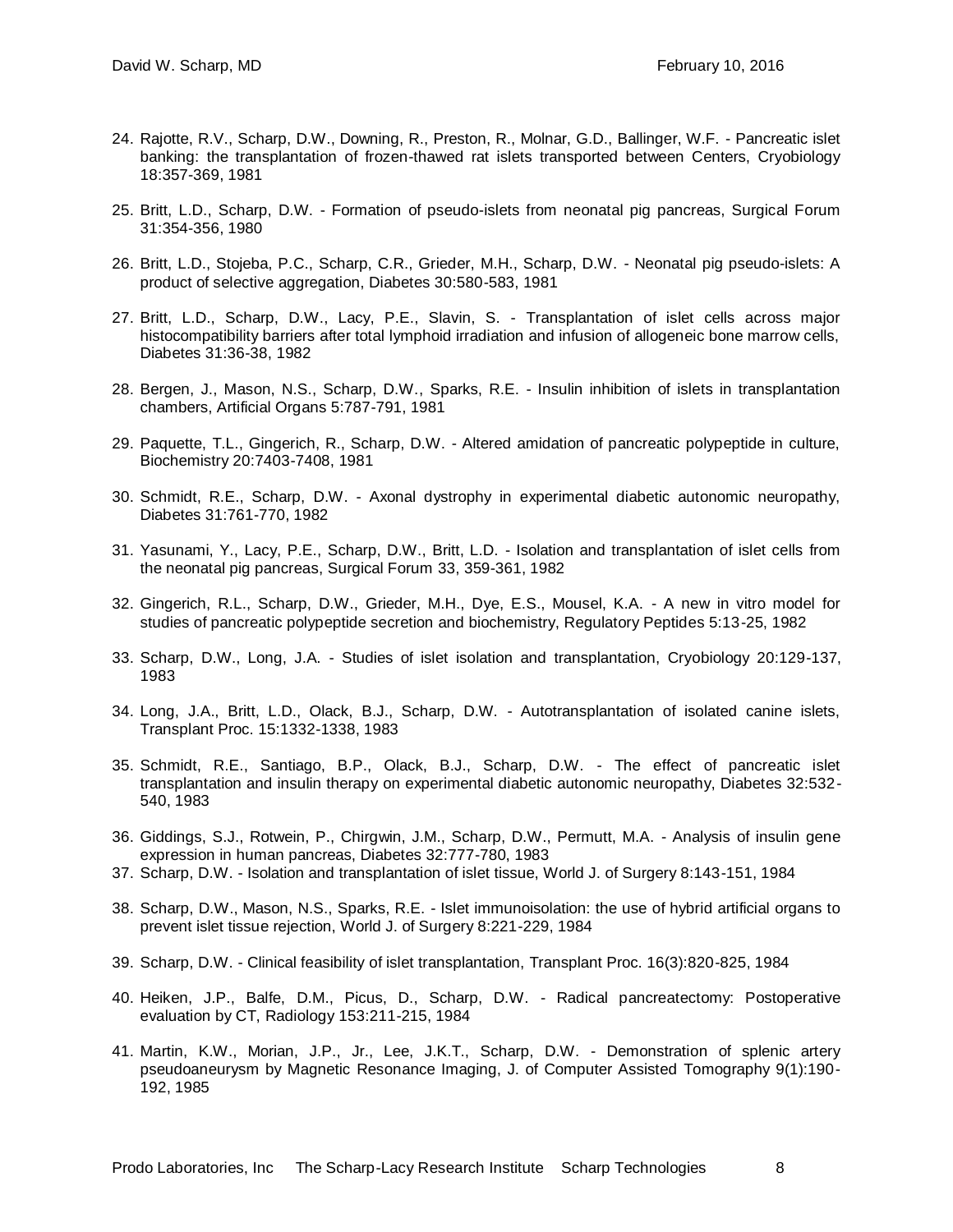- 42. Downing, R., Morrissey, S., Kiske, D., Scharp, D.W. Does the purity of intraportal islet isografts affect their endocrine function?, J. Surg. Research 41(1):41-46, 1986
- 43. Scharp, D.W., Lacy, P.E., Alderson, D., Kneteman, N.M. The procurement and distribution of cadaver human pancreas for islet isolation and transplantation. The Use of Human Tissues and Organs for Research and Transplant: Proceedings of the Second International Conference: National Diabetes Research Interchange April 1986:61-70
- 44. Scharp, D.W., Alderson, D., Kneteman, N.M. Optimization of islet preparations for clinical transplantation. Transplant Proc. 18(6):1814-1816, 1986
- 45. Kneteman, N.M., Alderson, D., Scharp, D.W. Cyclosporine A immunosuppression of allotransplanted canine pancreatic islets, Transplant. Proc., 19(1):950-951, 1987
- 46. Alderson, D., Kneteman, N.M., Scharp, D.W. The isolation of purified human islets of Langerhans, Transplant Proc. 19(1):916-917, 1987
- 47. Hymer, W.C., Scharp, D.W., et al. Continuous flow electrophoretic separation of proteins and cells from mammalian tissues, Cell Biophysics 10:61-85, 1987
- 48. Scharp, D.W., Alderson, D., Kneteman, N.M. The effect of immunosuppression on islet transplant function in the dog, Transplant Proc. 19(1) 952-953, 1987
- 49. Alderson, D., Kneteman, N.M., Olack, B.J., Scharp, D.W. Isolation and quantification of canine islet tissue for transplantation, Transplantation 43(4):579-581, 1987
- 50. Kneteman, N.M., Alderson, D., Scharp, D.W. The isolation and purification of human pancreatic islets, Transplant Proc. 19(4):3469-3470, 1987
- 51. Scharp, D.W., Lacy, P.E., Finke, E., Olack, B.J. Low-temperature culture of human islets isolated by the distention method and purified with Ficoll or Percoll gradients, Surgery 102:869-879, 1987
- 52. Kneteman, N.M., Alderson, D., Scharp, D.W. Long-term normoglycemia in pancreatectomized dogs following pancreatic islet allotransplantation and cyclosporine immunosuppression, Transplantation 44(5):595-599, 1987
- 53. Fonseca, P., Scharp, D.W. Use of oxygen free radical scavengers to increase the yields of isolated rat islets after pancreatic warm ischemia, Surgical Forum 38:371-373, 1987
- 54. Ricordi, C., Lacy, P.E., Finke, E.H., Olack, B.J., Scharp, D.W. Automated method for isolation of human pancreatic islets, Diabetes 37:413-420, 1988
- 55. Turk, J., Hughes, J.H., Easom, R.A., Wolf, B.A., Scharp, D.W., Lacy, P.E., McDaniel, M.L. Arachidonic acid metabolism and insulin secretion by isolated human pancreatic islets, Diabetes 37:992-996, 1988
- 56. Corlett, M.P., Alderson, D., Kneteman, N.M., Scharp, D.W. Long-term normoglycemia in canine islet autografts, Transplant Proc 20 (Suppl. 1):896-897, 1988
- 57. Corlett, M.P., Scharp, D.W., Lacy, P.E. Microbial contamination risks in human islet isolation, Transplant Proc 20 (Suppl. 1):894-895, 1988
- 58. Ricordi, C., Scharp, D.W., Lacy, P.E. Reversal of diabetes in nude mice after transplantation of fresh and 7 day cultured (24°C) human pancreatic islets, Transplantation 45:994-996, 1988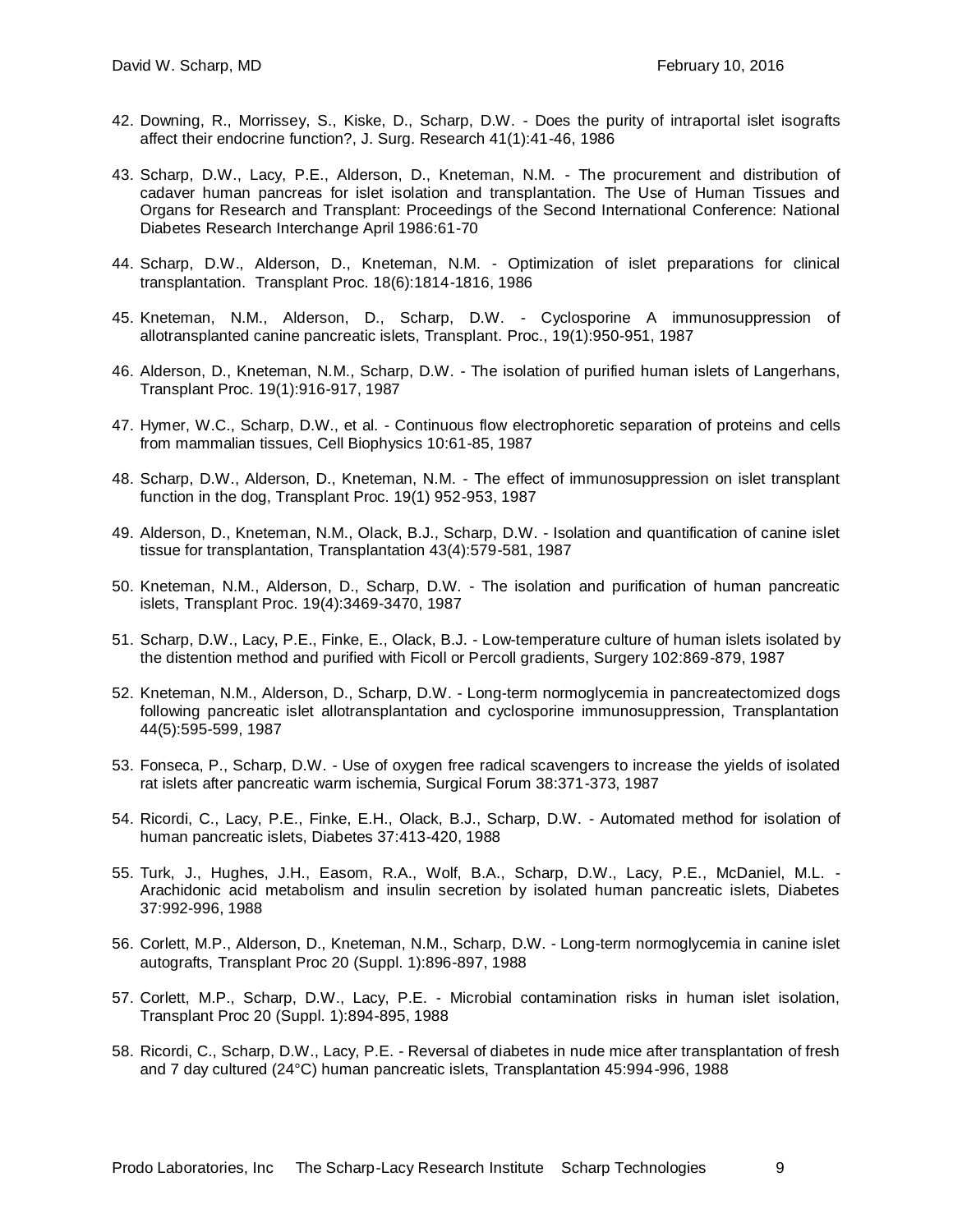- 59. Ricordi, C., Scharp, D.W., Lacy, P.E. Mass isolation of human pancreatic islets for transplantation. Proceedings from XXVI World Congress of the International College of Surgeons, Milan, Italy, July 3- 9, 1988, Monduzzi Editore S.p.A.
- 60. Corlett, M.P., Scharp, D.W. The effect of pancreatic warm ischemia on islet isolation in rats and dogs, J. Surg. Research, 45:531-536, 1988
- 61. Ricordi, C., Kneteman, N.M., Scharp, D.W., Lacy, P.E. Transplantation of cryopreserved human pancreatic islets into diabetic nude mice, World J. Surgery 12:861-865, 1988
- 62. Misler, S., Gee, W.M., Gillis, K.D., Scharp, D.W., Falke, L.C. A metabolite-regulated ATP-sensitive K+ channel in human pancreatic islet cells, Diabetes 38:422-427, 1989
- 63. Scharp, D.W., Lacy, P.E., Ricordi, C., Boyle, P., Santiago, J., Cryer, P., Gingerich, R., Jaffe, A., Anderson, C.B., Flye, M.W. - Human islet transplantation in patients with Type 1 diabetes, Transplant Proc 21 (No. 1):2744-2745, February 1989
- 64. Scharp, D.W. Islet Transplantation, Diabetes 38: (Suppl. 1):323-325, 1989
- 65. Ricordi, C., Lacy, P.E., Scharp, D.W. Automated islet isolation from human pancreas, Diabetes 38 (Suppl. 1):140-142, 1989
- 66. Kneteman, N.M., Alderson, D., Scharp, D.W., Lacy, P.E. Prolonged cyropreservation of purified human pancreatic islets, Diabetes 38:176-178, 1989
- 67. Kneteman, N.M., Alderson, D., Scharp, D.W., Lacy, P.E. Long-term cryogenic storage of purified adult human islets of Langerhans, Diabetes 38:386-396, 1989
- 68. Brelje, T.C., Scharp, D.W., Sorenson, R.L. Three-dimensional imaging of intact, isolated islets of Langerhans using Confocal microscopy, Diabetes 38:808-814, 1989
- 69. Schmidt, R.E., Plurad, S.B., Olack, B.J., Scharp, D.W. The effect of pancreatic islet transplantation and insulin therapy on neuroaxonal dystrophy in sympathetic autonomic ganglia of chronic Streptozotocin diabetic rats, Brian Research 497:393-398, 1989
- 70. Callery, M.P., Ricordi, C., Scharp, D.W., Kamei, T., Swanson, C.J., Lacy, P.E., Flye, M.W. Hepatic insufficiency following portacaval shunting is prevented by prior intraportal pancreatic islet autotransplantation. Surgery 106:257-266, 1989
- 71. Dotta, F., Colman, P.G., Nayak, R.C., Lombardi, D., Scharp, D.W., Andreani, D., Pontieri, G.M., di Mario, U., Lenti, L., Eisenbarth, G.S. - Ganglioside expression in human pancreatic islets, Diabetes 38:1478-1483, 1989
- 72. Permutt, M.A., Koranyi, L., Keller, K., Lacy, P.E., Scharp, D.W., Mueckler, M. Cloning and functional expression of a human pancreatic islet glucose-transporter cDNA, Proc Natl Acad Sci USA 86:8688- 8692, 1989
- 73. Callery, M.P., Kamei, T., Flye, M.W., Davis, C.G., Swanson, C.J., Olack, B.J., Lacy, P.E., Scharp, D.W. - Intrahepatic islet autografts in dogs function despite completely diverting portacaval shunt, Transplant Proc 22:767-770, 190
- 74. Scharp, D.W., Lacy, P.E., Santiago, J.V., McCullough, C.S., Weide, L.G., Falqui, L., Marchetti, P., Gingerich, R.L., Jaffe, A.S., Cryer, P.E., Anderson, C.B., Flye, M.W. - Insulin independence after islet transplantation into Type 1 diabetic patient, Diabetes 39:515-518, 1990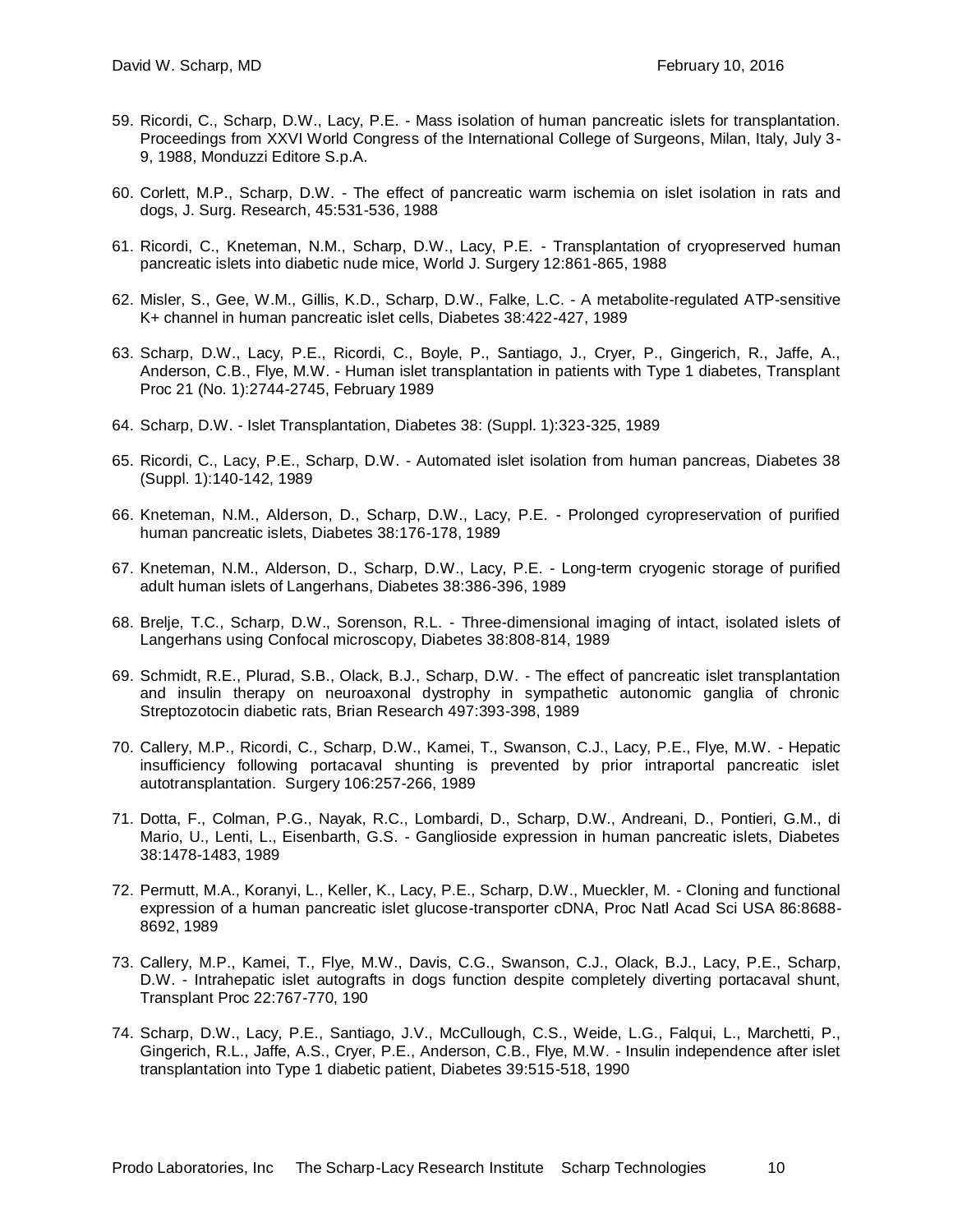- 75. Atkinson, M.A., Maclaren, N.K., Riley, W.J., Scharp, D.W., Lacy, P.E. 64,000 M<sup>r</sup> autoantibodies as predictors of insulin dependent diabetes, Lancet 335:1357-1360, 1990
- 76. Scharp, D.W., Olack, B.J., Swanson, C.J., Marchetti, P. Normal reproductive function in dogs with islet autograft, Transplant Proc 22(5):2403-2404, 1990
- 77. Chern, H.T., Scharp, D.W. Viability assessment of cryopreserved canine islets in vivo, Endocrine Surgery 7(3):355-360, 1990
- 78. Medoff, G., Sagal, S., Krogstad, D., Peters, M., Hogan, J., Scharp, D. Clinical Pathology Conference - Abdominal pain, fever, and weight loss in a 61 year-old Arabian Man, Am J Medicine 89:83-90, 1990
- 79. Ricordi, C., Gray, D.W.R., Hering, B.J., et al Islet isolation assessment in man and large animals, Acta Diabetoal. Lat. 27:185-195, 1990
- 80. Atkinson, M.A., Maclaren, N.K., Holmes, L., Scharp, D.W., Lacy, P.E., Riley, W.J. The natural history and predictive value of M<sub>r</sub> 64,000 autoantibodies for insulin-dependent diabetes mellitus, J Autoimmunity 3:41-45, 1990
- 81. Atkinson, M.A., Holmes, L.H., Scharp, D.W., Lacy, P.E., Maclaren, N.K. No evidence for serological autoimmunity to islet cell heat shock proteins in insulin dependent diabetes, J Clin Invest 87:721-724, 1991
- 82. Scharp, D.W., Lacy, P.E., Santiago, J.V., McCullough, C.S., Weide, L.G., Boyle, P.J., Falqui, L., Marchetti, P., Ricordi, C., Gingerich, R.L., Jaffe, A.S., Cryer, P.E., Hanto, D.W., Anderson, C.B., Flye, M.W., - Results of our first nine intraportal islet allografts in Type 1, insulin-dependent diabetic patients, Transplantation 51:76-85, 1991
- 83. Finke, E., Marchetti, P., Falqui, L., Swanson, C., McLear, M., Olack, B., Scharp, D.W., Lacy, P.E. Large scale isolation, function and transplantation of islets of Langerhans from the adult pig pancreas, Transplant Proc 23(1):772-773, 1991
- 84. Olack, B., Swanson, C., McLear, M., Longwith, J., Scharp, D.W., Lacy, P.E. Islet purification using Euroficoll gradients, Transplant Proc 23(1):774-776, 1991
- 85. Scharp, D.W., Lacy, P.E., Weide, L.G., Marchetti, P., McCullough, C.S., Flavin, K., Santiago, J.V. Intraportal islet allografts: the use of a stimulation index to represent functional results, Transplant Proc 23(1):796-798, 1991
- 86. Falqui, L., Finke, E.H., Carel, J.C., Scharp, D.W., Lacy, P.E. Marked prolongation of human islet xenograft survival (human to mouse) by low-temperature culture and temporary immunosuppression with human and mouse anti-lymphocyte sera, Transplantation 51:1322-1324, 1991
- 87. Scharp, D.W., Lacy P.E. The clinical feasibility of human islet transplantation, Clinical Diabetes 42- 45, May/June, 1991
- 88. Marchetti, P., Finke, E.H., Gerasimidi-Vazeou, A., Falqui, L., Scharp, D.W., Lacy P.E.- Automated large scale isolation, *in vitro* function and xenotransplantation of porcine islets of Langerhans, Transplantation 52:209-213, 1991
- 89. Kowalski, L., Falqui, L., Lacy, P.E., Scharp, D.W. Production of marked prolongation of survival of canine islet xenografts in mice by antilymphocyte sera and L3T4 antibody, Transplantation 52:1094- 1097, 1991
- 90. Marchetti, P., Swanson, C., McLear, M., Finke, E.H., Gerasimidi-Vazeou, A., Scharp, D.W., Lacy, P.E. - In vitro function and xenotransplantation of long-term (3 weeks) cultured porcine islets of Langerhans, Transplant Proc 24(2):637, 1992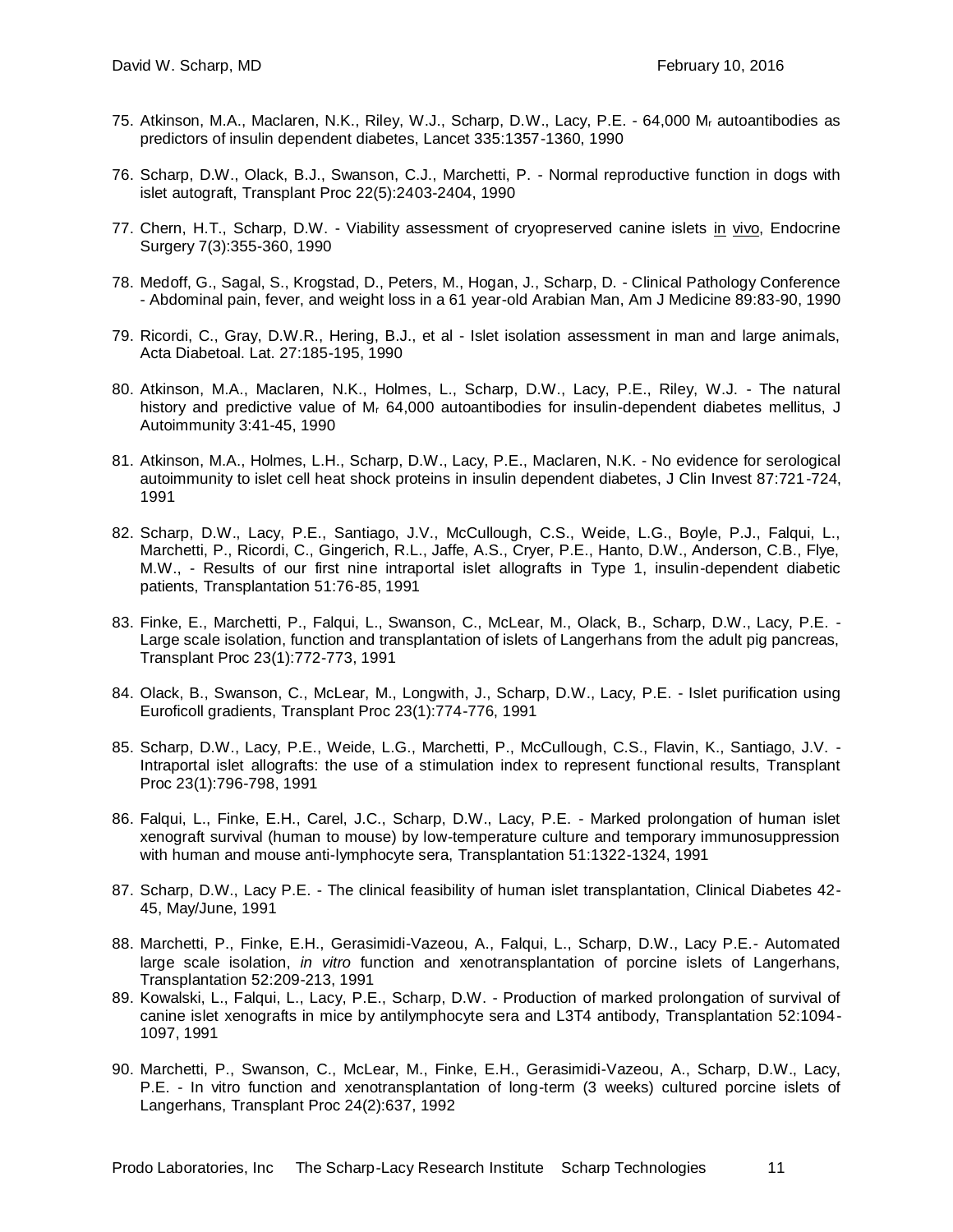- 91. Kneteman, N.M., Marchetti, P., Tordjman, K., Bier, D.M., Santiago, J.V., Swanson, C.J., Olack, B.J., Scharp, D.W. - Effect of cyclosporine on insulin secretion and insulin sensitivity in dogs with intrasplenic islet autotransplants, Surgery 111(4):430-437, 1992
- 92. Scharp, D.W., Marchetti, P., Swanson, C.J., Newton, M., McCullough, C.S., Olack, B.J. The effect of transplantation site and islet mass on long-term survival and metabolic and hormonal function of canine purified islet autografts, Cell Transplantation 1:245-254, 1992
- 93. Misler, S. Barnett, D.W., Pressel, D.M., Gillis, K.D., Scharp, D.W., Falke, L.C. Stimulus-secretion coupling in B cells of transplantable human islets of Langerhans: evidence for a critical role for  $Ca<sup>2+</sup>$ entry, Diabetes 41:662-670, 1992
- 94. Marchetti, P., Scharp, D.W., Longwith, J.E., Swanson, C.J., Olack, B.J., Gerasimidi-Vazeou, A., Finke, E.H., Lacy, P.E. - Prevention of contamination of isolated porcine islets of Langerhans, Transplantation 53(6):1364-1366, 1992
- 95. Olack, B.J., Hill, A., Scharp, D.W., Lacy, P.E. Automated purification of canine islets, Transplant Proc 24(3):1003-1004, 1992
- 96. Marchetti, P., Pfiffner, K., Scharp, D.W., Lacy, P.E., Gerasimidi-Vazeou, A., Finke, E.H. Successful cryopreservation of porcine pancreatic islets, Transplant Proc 24(3):1005-1006, 1992
- 97. Scharp, D.W., Lacy, P.E., McLear, M., Longwith, J.E., Olack, B.J. The bioburden of 590 consecutive human pancreata for islet transplant research, Transplant Proc 24(3):974-975, 1992
- 98. McLear, M., Marchetti, P., Finke, E., Gerasimidi-Vazeou, A., Scharp, D.W., Lacy, P.E. Porcine islet function: Effects of arginine, Leucine, and Butyrate, Transplant Proc 24(3):980-982, 1992
- 99. Marchetti, P., Finke, E.H., Swanson, C., Gerasimidi-Vazeou, A., Olack, B., Scharp, D.W., Navalesi, R., Lacy, P.E. - The potential of porcine islet xenotransplantation in the therapy of diabetes, Diab. Nutr. Metab. 5 (Suppl 1):151-154, 1992
- 100.Marchetti, P., Scharp, D.W., Olack, B.J., Swanson, C.J., Bier, D., Colelli, C., Toffolo, G., Newton, M., Navalesi, R. - Glucose metabolism, insulin sensitivity and glucagon secretion in dogs with intraportal or intrasplenic islet autografts, Transplant Proc 24(6):2828-2829, 1992
- 101.Marchetti, P., Olack, B., Swanson, C., Newton, M., Scharp, D.W. Assessment of long-term (1 year) graft survival and metabolic hormonal changes after intrasplenic canine pancreatic microfragment transplantation, Diabetes & Metabolism 19:17-24, 1993
- 102.Barnett, D.W., Pressel, D.M., Chern, H.T., Scharp, D.W., Misler, S. cAMP-Enhancing agents "permit" stimulus-secretion coupling in canine pancreatic islet ß-cells, J. Membrane Biol 138:113-120, 1994
- 103.Ansara, M.F., Saudek, F., Newton, M., Cryer, P.E., Scharp, D.W. Pancreatic islet transplantation prevents defective glucose counter-regulation in diabetic dogs, Transplant Proc. 26(2):664-665, 1994
- 104.Shiroki, R., Poindexter, N., Mohanakumar, T., Scharp, D.W. Rejection of human islet allografts in human lymphocyte-reconstituted severe combined immunodeficient mice, Transplant Proc. 26(2):716-717, 1994
- 105.Marchetti, P., Scharp, D.W., Finke, E., Swanson, C.J., Gerasimidi-Vazeou, A., Olack, B.J., Navalesi, R., Lacy, P.E. - Effect of different temporary immunosuppressive therapies and low-temperature culture on pancreatic islet xenograft survival (Pig-to-Mouse), Transplant Proc. 26(2):760-761, 1994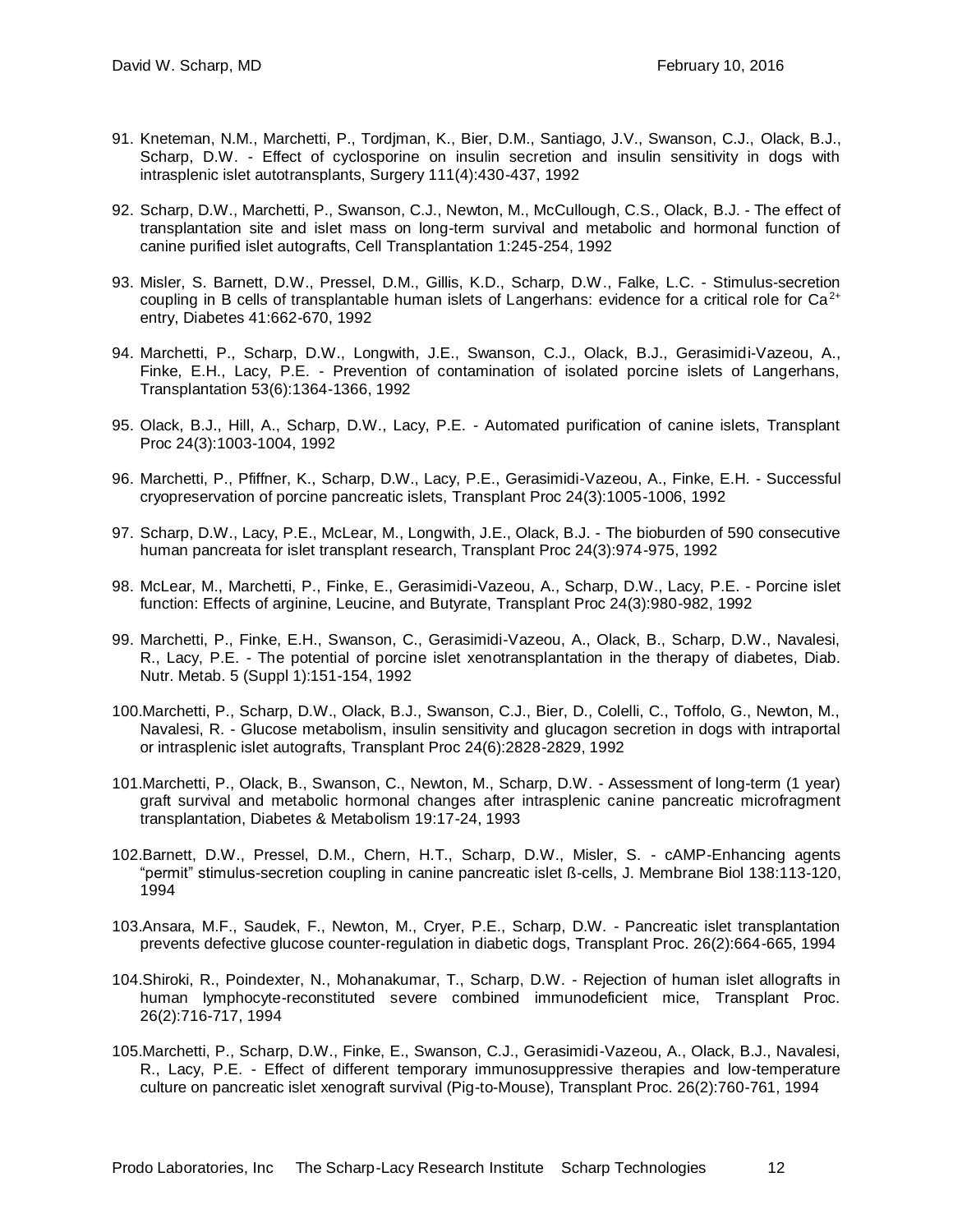- 106.di Carlo, A., Scharp, D.W., Gingerich, R.L., Giannarelli, R., Ansara, M., Olack, B.J., Swanson, C.J., Navalesi, R. - Insulin and glucagon release from isolated, perifused human islets following lowtemperature culture and cryopreservation, Transplant Proc. 26(2):821-822, 1994
- 107.Marchetti, P., Scharp, D.W., Pfiffner, K., Swanson, C.J., Finke, E.H., Olack, B.J., Gerasimidi-Vazeou, A., McLear, M., Lacy, P.E. - Cryogenic storage of isolated, purified porcine pancreatic islets, Transplantation 57:340-346, 1994
- 108.Marchetti, P., Kneteman, N.M., Swanson, C.J., Olack, B.J., Scharp, D.W. Effect of cyclosporin treatment on metabolic and hormonal responses to mixed meal plus oral glucose in dogs with intrasplenic pancreatic islet autograft, Experimental Medicine, In Press
- 109.Marchetti, P., Scharp, D.W., McLear, M., Gingerich, R., Finke, E.H., Olack, B.J., Swanson, C.J., Giannarelli, R., Navalesi, R., Lacy, P.E. - Pulsatile insulin secretion from isolated human pancreatic islets, Diabetes 43:827-830, 1994
- 110.Shiroki, R., Poindexter, N.J., Woodle, E.S., Hussain, M.S., Mohanakumar, T., Scharp, D.W. Human peripheral blood lymphocyte reconstituted severe combined immunodeficient (hu-PBL-SCID) mice: a model for human islet allograft rejection, Transplantation 58:1555-1562, 1994
- 111.Scharp, D.W., Swanson, C.J., Olack, B.J., Latta, P.P., Hegre, O.D., Doherty, E.J., Gentile, F.T., Flavin, K.S., Ansara, M.F., Lacy, P.E. - Protection of encapsulated human islets implanted without immunosuppression in patients with Type I and Type II diabetes and in non-diabetic controls, Diabetes 43:1167, 1994
- 112.Marchetti, P., Scharp, D.W., Finke, E.H., Giannarelli, R., Swanson, C.J., Olack, B.J., Lacy, P.E., Navalesi, R. - Factors affecting in vitro and in vivo function of isolated porcine islets, Transplant Proc. 26(6):3419-3420, 1994
- 113.di Carlo, A., Scharp, D.W., Gingerich, R.L., Ansara, M.F., Olack, B.J., Swanson, C.J., Giannarelli, R., Navalesi, R. - C-peptide secretion from isolated perifused human islets: effect of culture and cryopreservation, Transplant Proc. 26(6) 3399, 1994
- 114.Perdrizet, G.A., Rewinski, M.J., Schweizer, R.T., Scharp, D.W. Heat shock and recovery protects pancreatic islets from warm ischemic injury, Transplant Proc. 26(6) 3477-3478, 1994
- 115.Marchetti, P., Scharp, D.W., Finke, E., Swanson, C.J., Gerasimidi-Vazeou, A., Olack, B.J., Navalesi, R., Lacy, P.E. - Anti-CD4 antibody treatment in xenografts of differently immunomodulated porcine islets, Transplant Proc. 26(3):1132, 1994
- 116.Brennan, D.C., Scharp, D.W., White, N.H., Flavin, K.S., Zukosky, J.M., Ansara, M.F., Cryer, P.E., Lacy, P.E. - Modification of methodology results in improvements in simultaneous kidney-islet success, Transplant Proc. 27(1):1349-1350, 1995
- 117.Chern, H.T., Scharp, D.W. Successful long-term cryopreservation of highly purified canine islets, European Surg Res 27:167-175, 1995
- 118.Marchetti, P., Scharp, D.W., Finke, E.H., Swanson, C.J., Olack, B.J., Gerasimidi-Vazeou, A., Giannarelli, R., Navalesi, R., Lacy, P.E. - Prolonged survival of discordant porcine islet xenografts, Transplantation 61:1100-1102, 1996
- 119.Hill, R.S., Cruise, G.M., Hager, S.R., Lamberti, F.V., Yu, X., Garufis, C.L., Yu, Y., Mundwiler, K.E., Cole, J.F., Hubbell, J.A., Hegre, O.D., Scharp, D.W. - Immunoisolation of adult porcine islets for the treatment of diabetes mellitus, Annals of the NY Academy of Sciences 831:332-343, 1997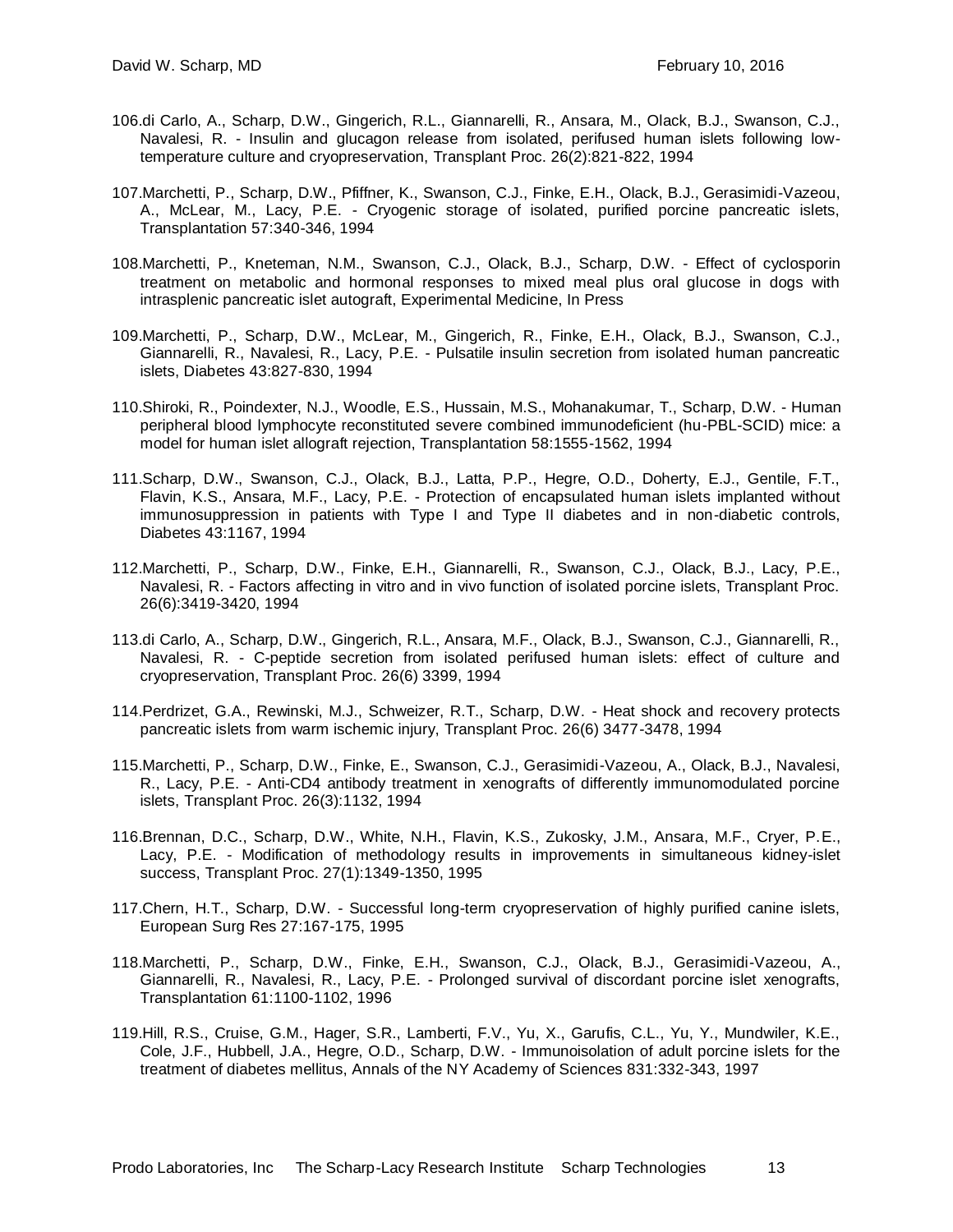- 120.Cruise, G.M., Hegre, O.D., Scharp, D,W., Hubbell J.A., A sensitivity study of the key parameters in the interfacial photopolymerization of poly(ethylene glycol) diacrylate upon porcine islets, Biotech. Bioeng. 57:655-665, 1998
- 121.Cruise, G.M., Scharp, D.W., Hubbell, J.A. Characterization of permeability and network structure of interfacially photopolymerized poly(ethylene glycol) diacrylate hydrogels, Biomaterials 19:1287-1294, 1998
- 122.Cruise, G.M., Hegre, O.D., Lamberti, F.V., Hager, S.R., Hill, R., Scharp, D.W., Hubbell, J.A. *In vitro* and *in vivo* performance of porcine islets encapsulated in interfacially photopolymerized poly(ethylene glycol) diacrylate membranes, Cell Transplantation, 8:293-306, 1999
- 123.Scharp, D, Yu, X, Sheckler, V, Hubbell, J, Latta, P. Clinically relevant results from encapsulated islet allografts implanted subcutaneously in diabetic baboons without long term immunosuppression. Diabetes 54: Sup 194-OR, 2005.
- 124.Scharp, D, Schwartz, S, Mulgrew, P, Albrecht, G, Oberlholzer, J, Kuhtreiber, W, Yu, X. Encapsulated human islet allografts: Phase I / II Clinical Trial. Diabetes 55: Sup , 2006.
- 125.Coutts, M, Hinton, S, Zheng, J, Scharp, DW Hypothermic storage and preservation of human pancreatic acinar tissue. In Vitro Cell Dev Biol 43:2-6, 2007.
- 126.
W.M. Kühtreiber, L.T. Ho, A. Kamireddy, J.A.W. Yacoub, D.W. Scharp Islet Isolation From Human Pancreas With Extended Cold Ischemia Time *Transplantation Proceedings* 42: 2027- 2031, 2010.
- 127. David W. Scharp, MD & Piero Marchetti, MD, PhD "Encapsulated Islets for Diabetes Therapy: History, Current Progress, and Critical Issues Requiring Solution" Advanced Drug Delivery Reviews, 67-68: 35-73, August, 2013.
- 128. Tamaki, S., Nye, C., Slorach, E., Scharp, D., Blau, H.M., Whiteley, P., Pomerantz, J.H. "Simultaneous silencing of multiple RB and p53 pathway members induces cell cycle reentry in intact human pancreatic islets." BMC Biotechnology 14:86, 2014.

#### **Review & Chapters:**

- 1. Karl, R., Scharp, D.W., Ballinger, W.F., Lacy, P.E. Progress Report: transplantation of insulin secreting tissue, Gut. 18:1062-1072, 1977
- 2. Lacy, P.E., Scharp, D.W., Ballinger, W.F. Transplantation of the islets of Langerhans future directions. 14th International Congress of Therapeutics, p. 105, L'Expansion Scientique Francaise, Montpellier, France, 1977
- 3. Scharp, D.W. Rejection of islet "isografts" in a strain of Lewis rats, Transplantation, 31:229-230, 1981
- 4. Rajotte, R.V., Scharp, D.W., Molnar, G.D., Preston, R. Feasibility of low temperature banking for pancreatic islet cell transplantation. In "Islet Isolation, Culture, and Cryopreservation", Ed. K. Federlin and R.G. Bretzel. Thieme-Stratton, Inc., p. 124-135, 1981
- 5. Scharp, D.W., Downing, R., Merrell, R.C., Nunnelly, S., Kiske, D., Grieder, M.H. New approaches in the methods for isolating mammalian islets of Langerhans utilizing the dog pancreas. In "Islet Isolation, Culture, and Cryopreservation". Ed. K. Federlin and R.G. Bretzel. Thieme-Stratton, Inc. p. 9- 31, 1981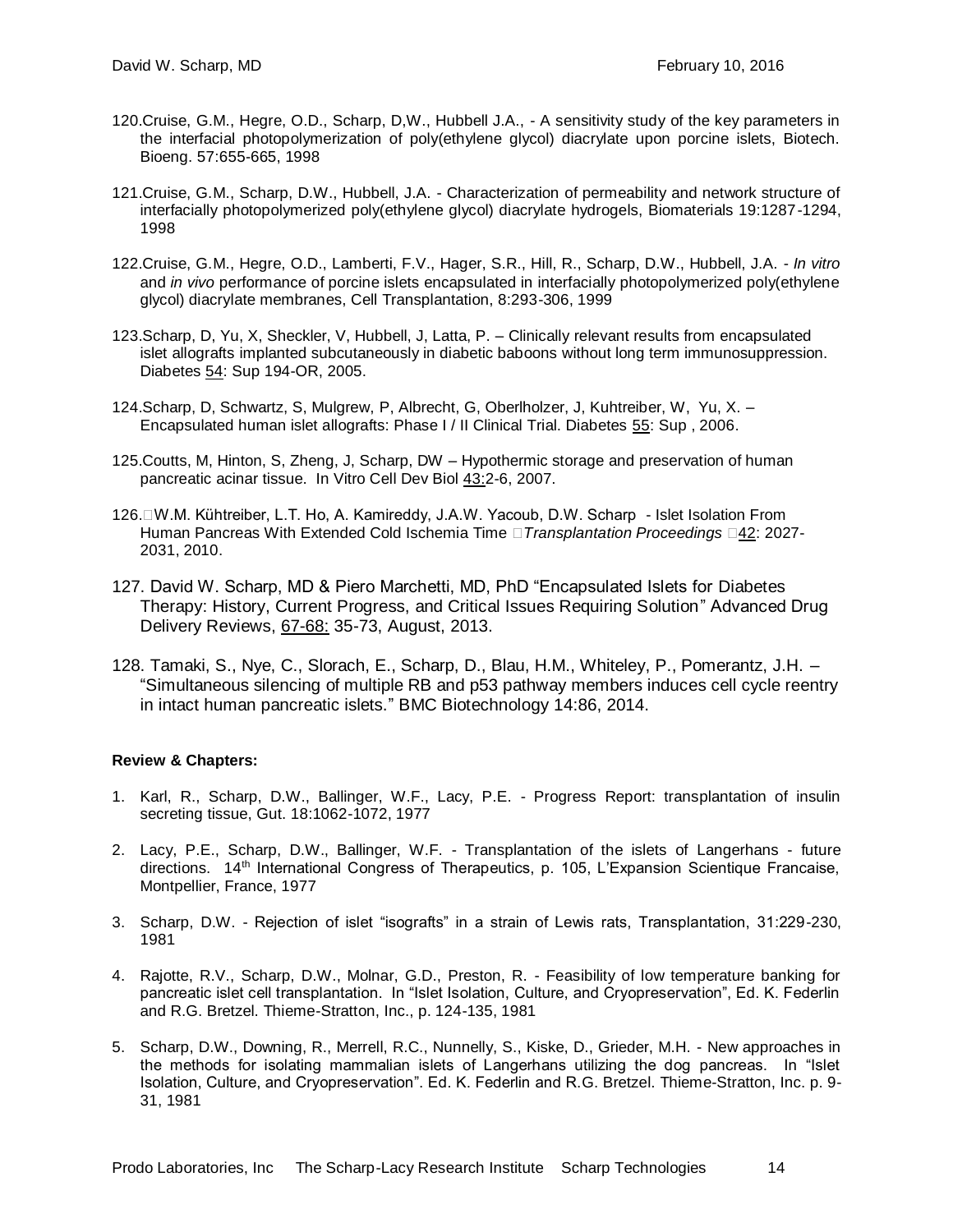- 6. Slavin, S., Britt, L.D., Scharp, D.W., Lacy, P.E. Treatment of experimental diabetes with histoincompatible islet allografts in rats conditioned with total lymphoid irradiation. In "Diabetic Renal-Retinal Syndrome", Volume 2. Ed. E.A. Friedman and E.A. L'Experance. Grune and Stratton, Inc., NY, p. 519-528, 1982
- 7. Chen, Y., Mason, N.S., Scharp, D.W., Ballinger, W.F., Sparks, R.E. Collagenase immobilized on cellulose acetate membranes. In "Biomaterials: Interfacial Phenomena and Applications". Ed. S.L. Cooper and N.A. Peppas, American Chemical Society, Washington, D.C., p. 483-491, 1982
- 8. Scharp, D.W. Hybrid Artificial Pancreas Panel Discussion. Transactions of the American Society for Artificial Internal Organs, 28:642-643, 1982
- 9. Scharp, D.W. Clinical Feasibility of Islet Transplantation, International Symposium on Organ Transplantation in Diabetes, The Netherlands 1983, Transplant Proc. 16:820-825, 1984
- 10. Scharp, D.W., Mason, N.S., Sparks, R.E. The use of hybrid artificial organs to provide immunoisolation to endocrine grafts. In "Bone Marrow & Organ Transplantation", Ed. S. Slavin, Elsevier Science Publishers, New York, p. 601-618, 1984
- 11. Scharp, D.W., Long, J.A., Feldmeier, M.M., Olack, B.J., O'Shaughnessy, S., Swanson, C.J. Automated methods for isolating and purifying islet cells from the pancreas. In "Methods in Diabetes Research", Ed. Larner and Pohl, New York, John Wiley & Sons, p. 237-243, 1984
- 12. Scharp, D.W., Long, J.A., Feldmeier, M.M., Olack, B.J., O'Shaughnessy, S., Swanson, C.J. Automated methods of mass islet isolation. In "Methods in Diabetes Research", Ed. Larner and Pohl, New York, John Wiley & Sons, p. 225-236, 1984
- 13. Slavin, S., Weiss, L., Weigensberg, M., Morecki, S., Fuks, Z., Britt, L., Lacy, P.E., Scharp, D.W. Tollerance to alloantigens in rodents and reversal of streptozotocin-induced diabetes in tolerant rats by histo-incompatible islet allografts. In "Bone Marrow & Organ Transplantation", Ed. S. Slavin, Elsevier Science Publications, New York, 1984
- 14. Williamson, J.R., Olack, B.., Rowald, E.A., Chang, K., Scharp, D.W. Effects of insulin treatment on collagen crosslinking in streptozotocin diabetic rats. In "Lessons from Animal Diabetes", Eds. E. Shafrir and A. Renold, John Libbey, London, 1984, p. 402-404
- 15. Lacy, P.E., Scharp, D.W. Islet Transplantation in treating diabetes, Ann. Rev. Med,. 37:33-40, 1986
- 16. Scharp, D.W. The elusive human islet: Variables involved in its effective recovery. In "Transplantation of the Endocrine Pancreas in Diabetes Mellitus", Eds. R. van Schifgaarde and M.A. Hardy, Elsevier Science Publications, Amsterdam, 1988, p. 97-107
- 17. Scharp, D.W., Lacy, P.E. Islet transplantation: a review of the objective, the concepts, the problems, the progress and the future. In "Transplantation of the pancreas", Eds. J.M. Dubernard and D.E.R. Sutherland, Kluwer Academic Publishers, The Netherlands, 1989, p. 455-478
- 18. Scharp, D.W., Lacy, P.E. Clinical islet transplantation. In "Excerpta Medica International Congress Series", Eds. R. Larkins, P. Zimmet, D. Chisholm, Elsevier Science Publishers, Amsterdam, 1989, p. 721-724
- 19. McCullough, C.S., Scharp, D.W., Lacy, P.E. Human islet isolation and transplantation. In "Immunologische and Dyamische Aspekte der Insulinsubstitution beim Diabetes Mellitus", Ed. R.G. Bretzel, Springer-Verlag, Heidelberg, 1990, p. 260-267